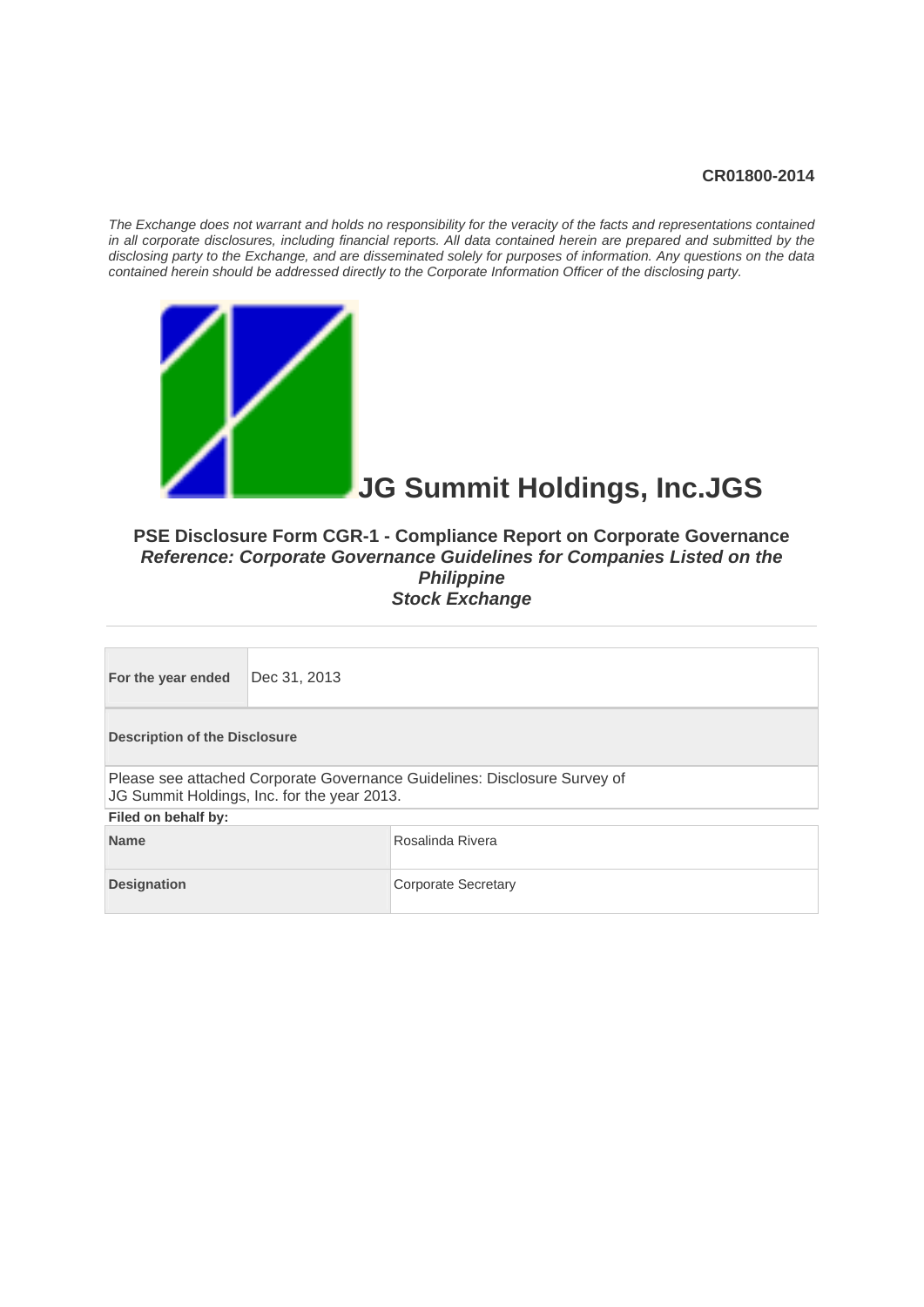|      |                                                                                                                                                                                 | <b>COMPLY</b> | <b>EXPLAIN</b>                                                                                                                                                                                                                                                     |
|------|---------------------------------------------------------------------------------------------------------------------------------------------------------------------------------|---------------|--------------------------------------------------------------------------------------------------------------------------------------------------------------------------------------------------------------------------------------------------------------------|
|      | Guideline No. 1:<br><b>DEVELOPS AND EXECUTES A SOUND BUSINESS STRATEGY</b>                                                                                                      |               |                                                                                                                                                                                                                                                                    |
| 1.1  | Have a clearly defined vision, mission and core values.                                                                                                                         | Yes           | Message to Stockholders, pp. 8-9, Annual Report<br>I - Introduction, p. 1, Corporate Governance Manual<br>II - Governance, p. 1, Corporate Governance Manual                                                                                                       |
| 1.2  | Have a well developed business strategy.                                                                                                                                        | Yes           | Message to Stockholders, pp.4-9, Annual Report<br>I - Introduction, p. 1, Corporate Governance Manual<br>II - Governance, p. 1, Corporate Governance Manual                                                                                                        |
| 1.3  | Have a strategy execution process that facilitates effective performance<br>management, and is attuned to the company's business environment,<br>management style, and culture. | Yes           | Message to Stockholders, pp.4-9, Annual Report<br>II - Governance, pp. 2-3, Corporate Governance Manual                                                                                                                                                            |
| 1.4  | Have its board continually engaged in discussions of strategic business<br>lissues.                                                                                             | Yes           | <b>Board Meeting Attendance</b><br>Message to Stockholders, pp.4-9, Annual Report<br>II - Governance, pp. 2-3, Corporate Governance Manual                                                                                                                         |
|      | Guideline No. 2:<br><b>ESTABLISHES A WELL-STRUCTURED AND FUNCTIONING BOARD</b>                                                                                                  |               |                                                                                                                                                                                                                                                                    |
| 2.1. | Have a board composed of directors of proven competence and integrity.                                                                                                          | Yes           | Directors and Executive Officers of the Registrant,<br>pp.50-53, Definitive Information Statement<br>II - Governance, p. 4, Corporate Governance Manual                                                                                                            |
| 2.2. | Be lead by a chairman who shall ensure that the board functions in an effective<br>and collegial manner.                                                                        | Yes           | Directors and Executive Officers of the Registrant pp.50-<br>53, Definitive Information Statement<br>Message to Stockholders, pp.4-9, Annual Report                                                                                                                |
| 2.3  | Have at least three (3) or thirty percent (30%) of its directors as<br>independent directors.                                                                                   | No            | The Company complies with the requirement of the<br>Securities and Exchange Commission (SEC) that<br>publicly listed companies must have at least two (2)<br>independent directors or at least twenty percent (20%) of<br>its board size, whichever is the lesser. |
| 2.4  | Have in place written manuals, guidelines, and issuances that outline<br>procedures and processes.                                                                              | Yes           | Corporate Governance Manual                                                                                                                                                                                                                                        |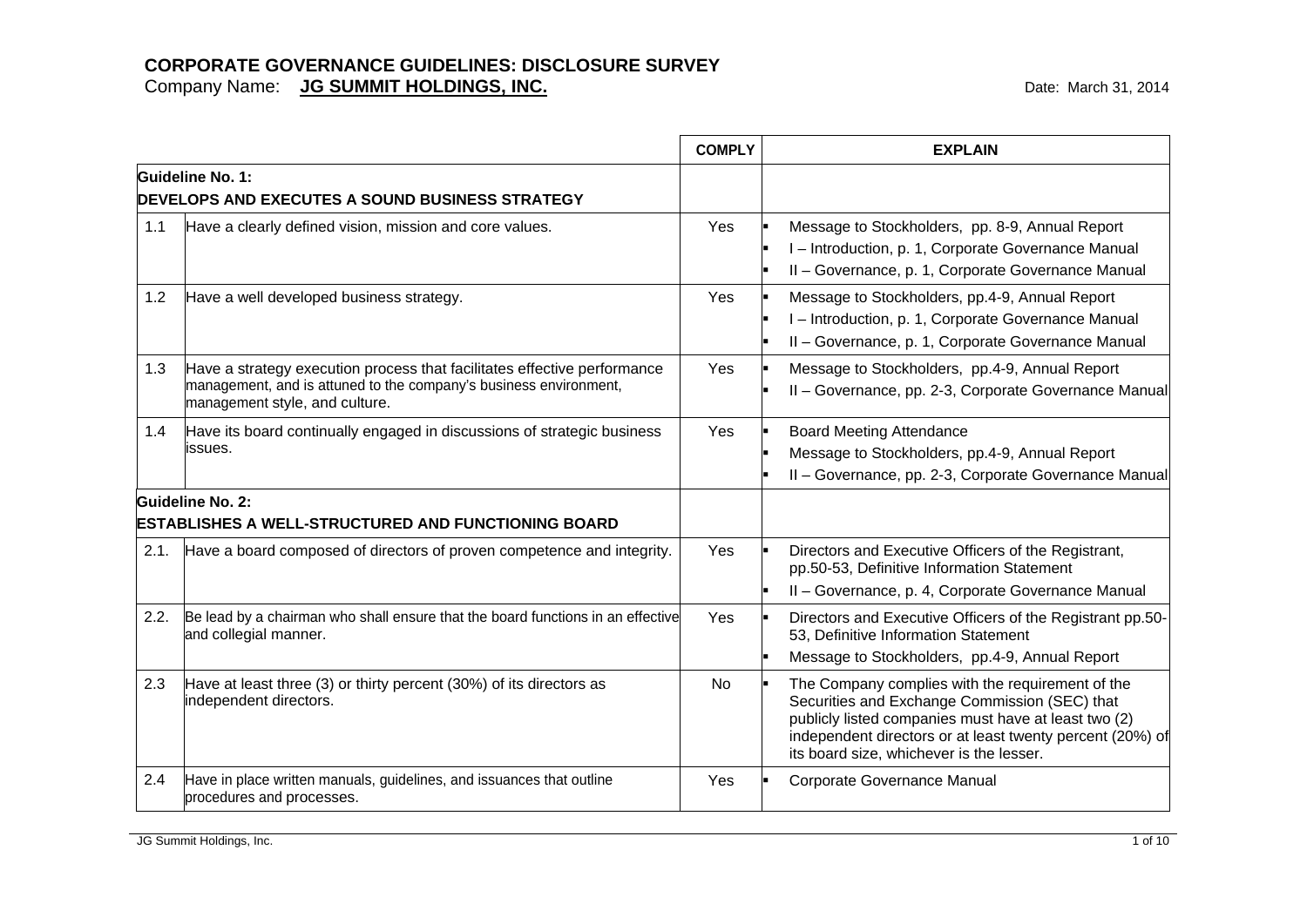| 2.5 | Have Audit, Risk, Governance, and Nomination & Election Committees of the<br>board.                                                                                                                  | Yes | III - V - Audit, Nomination, and Remuneration and<br>Compensation Committees, Articles III - V, pp. 11-18,<br>2012 Corporate Governance Manual<br>Minutes of the Organizational Meeting of the Board of<br><b>Directors</b>                                                                     |
|-----|------------------------------------------------------------------------------------------------------------------------------------------------------------------------------------------------------|-----|-------------------------------------------------------------------------------------------------------------------------------------------------------------------------------------------------------------------------------------------------------------------------------------------------|
| 2.6 | Have its Chairman and CEO positions held separately by individuals who<br>are not related to each other.                                                                                             | No  | The positions of Chairman and CEO are held by one<br>individual but the duties and responsibilities are defined<br>in the Company's By-Laws and Corporate Governance<br>Manual to ensure that the Board gets the benefits of<br>independent views and perspectives.                             |
| 2.7 | Have a director nomination and election process that ensures that all<br>shareholders are given the opportunity to nominate and elect directors<br>individually based on the number of shares voted. | Yes | Directors and Executive Officers of the Registrant,<br>pp.50-53, Definitive Information Statement<br>Final List of Candidates for Independent Directors, p. 8,<br><b>Definitive Information Statement</b><br>Item 4. Meetings, IV - Nomination Committee, p. 15,<br>Corporate Governance Manual |
| 2.8 | Have in place a formal board and director development program.                                                                                                                                       | Yes | Training of New Directors and Senior Management<br>Officers, pp. 10-11, Corporate Governance Manual<br>Orientation and Education Program, A. Board Matters,<br>pp. 21-22, Annual Corporate Governance Report                                                                                    |
| 2.9 | Have a corporate secretary.                                                                                                                                                                          | Yes | Article IX - Corporate Secretary, pp. 22-23, Corporate<br>Governance Manual                                                                                                                                                                                                                     |
|     | 2.10 Have no shareholder agreements, by-laws provisions, or other<br>arrangements that constrains the directors' ability to vote independently.                                                      | Yes | Article II - Governance, pp. 1-11, Corporate Governance<br>Manual<br><b>Definitive Information Statement</b>                                                                                                                                                                                    |
|     | Guideline No. 3:                                                                                                                                                                                     |     |                                                                                                                                                                                                                                                                                                 |
|     | <b>MAINTAINS A ROBUST INTERNAL AUDIT AND CONTROL SYSTEM</b>                                                                                                                                          |     |                                                                                                                                                                                                                                                                                                 |
| 3.1 | Establish the internal audit function as a separate unit in the company which<br>would be overseen at the Board level.                                                                               | Yes | VIII - Internal Audit, p. 19, Corporate Governance<br>Manual<br>G. Internal Audit and Control. pp. 45-49, Annual<br>Corporate Governance Report                                                                                                                                                 |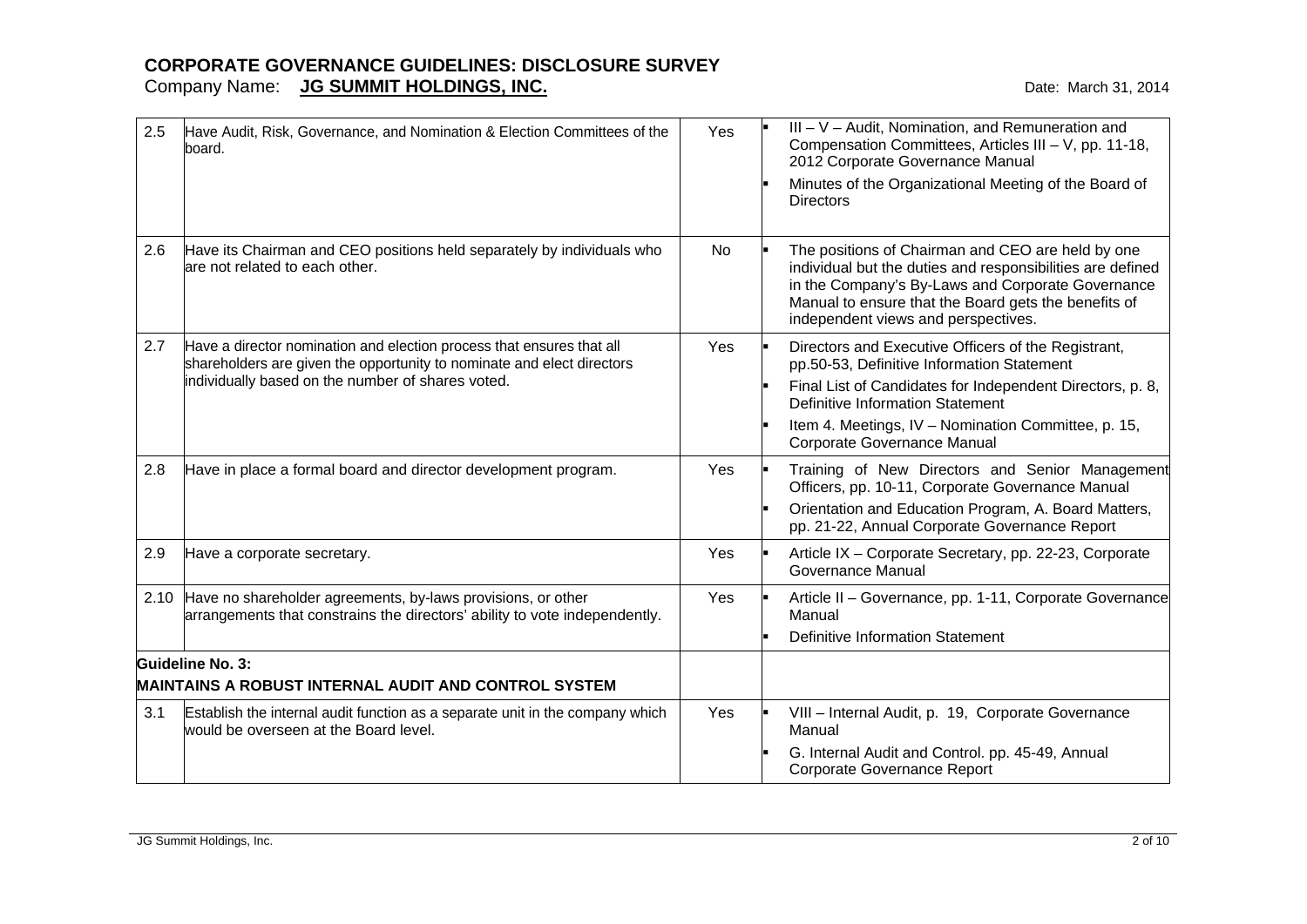| 3.2 | Have a comprehensive enterprise-wide compliance program that is<br>annually reviewed.                                                                                                                                                                                          | Yes | Item 4. Responsibility, VIII - Internal Audit, p. 21,<br>Corporate Governance Manual<br>Article X - Compliance Officer p.23, Corporate<br>Governance Manual<br>G. Internal Audit and Control. pp. 45-49, Annual<br>Corporate Governance Report |
|-----|--------------------------------------------------------------------------------------------------------------------------------------------------------------------------------------------------------------------------------------------------------------------------------|-----|------------------------------------------------------------------------------------------------------------------------------------------------------------------------------------------------------------------------------------------------|
| 3.3 | Institutionalize quality service programs for the internal audit function.                                                                                                                                                                                                     | Yes | Item 4. Responsibility, VIII - Internal Audit, p. 21,<br>Corporate Governance Manual                                                                                                                                                           |
| 3.4 | Have in place a mechanism that allows employees, suppliers and other<br>stakeholders to raise valid issues.                                                                                                                                                                    | Yes | <b>Code of Business Conduct</b><br><b>Supplier Accreditation Policy</b>                                                                                                                                                                        |
| 3.5 | Have the Chief Executive Officer and Chief Audit Executive attest in<br>writing, at least annually, that a sound internal audit, control, and<br>compliance system is in place and working effectively.                                                                        | Yes | This statement/attestation is presented during the Audit<br><b>Committee Meeting</b>                                                                                                                                                           |
|     | Guideline No. 4:<br><b>RECOGNIZES AND MANAGES ITS ENTERPRISE RISKS</b>                                                                                                                                                                                                         |     |                                                                                                                                                                                                                                                |
|     |                                                                                                                                                                                                                                                                                |     |                                                                                                                                                                                                                                                |
| 4.1 | Have its board oversee the company's risk management function.                                                                                                                                                                                                                 | Yes | Item 1. Mission of Audit Committee, III - Audit<br>Committee, p. 11, Corporate Governance Manual                                                                                                                                               |
|     |                                                                                                                                                                                                                                                                                |     | II - Governance, p. 3, Corporate Governance Manual                                                                                                                                                                                             |
|     |                                                                                                                                                                                                                                                                                |     | Statement on Effectiveness of Risk Management<br>System, F. Risk Management System, p. 37, Annual<br>Corporate Governance Report                                                                                                               |
| 4.2 | Have a formal risk management policy that guides the company's risk<br>management and compliance processes and procedures.                                                                                                                                                     | Yes | Item 4. Financial Risk Management Objectives and<br>Policies, pp.103 -126, Annual Report                                                                                                                                                       |
|     |                                                                                                                                                                                                                                                                                |     | Risk Policy, F. Risk Management System, pp. 38-41,<br>Annual Corporate Governance Report                                                                                                                                                       |
| 4.3 | Design and undertake its Enterprise Risk Management (ERM) activities<br>on the basis of, or in accordance with, internationally recognized<br>frameworks such as but not limited to, COSO, (The Committee of<br>Sponsoring Organizations of the Treadway Commission) I and II. | Yes | Item 4. Financial Risk Management Objectives and<br>Policies, pp.103 -126, Annual Report                                                                                                                                                       |
| 4.4 | Have a unit at the management level, headed by a Risk Management<br>Officer (RMO).                                                                                                                                                                                             | Yes | Item 4. Financial Risk Management Objectives and<br>Policies, pp.103 -126, Annual Report                                                                                                                                                       |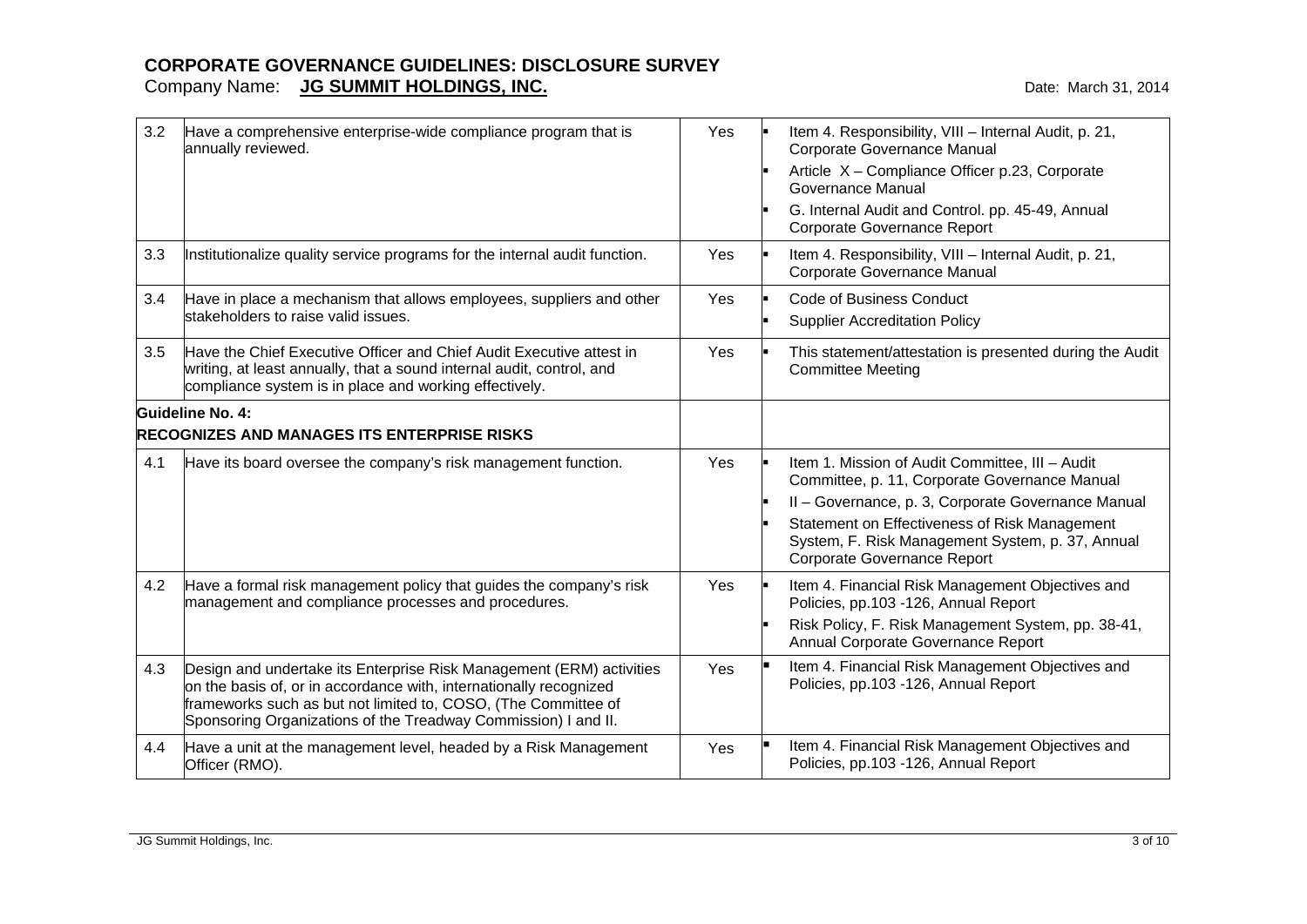| 4.5 | Disclose sufficient information about its risk management procedures and<br>processes as well as the key risks the company is currently facing<br>including how these are being managed.                            | Yes | Item 4. Financial Risk Management Objectives and<br>Policies, pp.103 -126, Annual Report<br>Control System, F. Risk Management System, pp. 41-<br>45, Annual Corporate Governance Report |
|-----|---------------------------------------------------------------------------------------------------------------------------------------------------------------------------------------------------------------------|-----|------------------------------------------------------------------------------------------------------------------------------------------------------------------------------------------|
| 4.6 | Seek external technical support in risk management when such<br>competence is not available internally.                                                                                                             | Yes | Item 4. Financial Risk Management Objectives and<br>Policies, pp.103 -126, Annual Report                                                                                                 |
|     | Guideline No. 5<br><b>ENSURES THE INTEGRITY OF FINANCIAL REPORTS AS WELL AS ITS</b><br><b>EXTERNAL AUDITING FUNCTION</b>                                                                                            |     |                                                                                                                                                                                          |
| 5.1 | Have the board Audit Committee approve all non-audit services<br>conducted by the external auditor. The Committee should ensure that the<br>non-audit fees do not outweigh the fees earned from the external audit. | Yes | Item 4. Functions, III - Audit Committee, p. 12,<br>Corporate Governance Manual                                                                                                          |
| 5.2 | Ensure that the external auditor is credible, competent, and should have<br>the ability to understand complex related party transactions, its<br>counterparties, and valuations of such transactions.               | Yes | Appointment of Independent Public Accountant, p. 10,<br>Definitive Information Statement<br>Item 10. Accountability and Audit, II - Governance, p. 9,<br>Corporate Governance Manual     |
| 5.3 | Ensure that the external auditor has adequate quality control procedures.                                                                                                                                           | Yes | Appointment of Independent Public Accountant, p. 10,<br><b>Definitive Information Statement</b>                                                                                          |
| 5.4 | Disclose relevant information on the external auditors.                                                                                                                                                             | Yes | Appointment of Independent Public Accountant, p. 10,<br><b>Definitive Information Statement</b><br>Item 4. Functions, III - Audit Committee, p. 12,<br>Corporate Governance Manual       |
| 5.5 | Ensures that the external audit firm is selected on the basis of a fair and<br>transparent tender process.                                                                                                          | Yes | Appointment of Independent Public Accountant, p. 10,<br><b>Definitive Information Statement</b>                                                                                          |
| 5.6 | Have its audit committee conduct regular meetings and dialogues with the<br>external audit team without anyone from management present.                                                                             | Yes | Item 4. Meetings, III - Audit Committee, p. 13, Corporate<br>Governance Manual<br>Item 4. Responsibilities, VIII - Internal Audit, p. 21,<br>Corporate Governance Manual                 |
| 5.7 | Have the financial reports attested to by the Chief Executive Officer and<br>Chief Financial Officer.                                                                                                               | Yes | Statement of Management's Responsibility over<br>Financial Statements, Definitive Information Statement                                                                                  |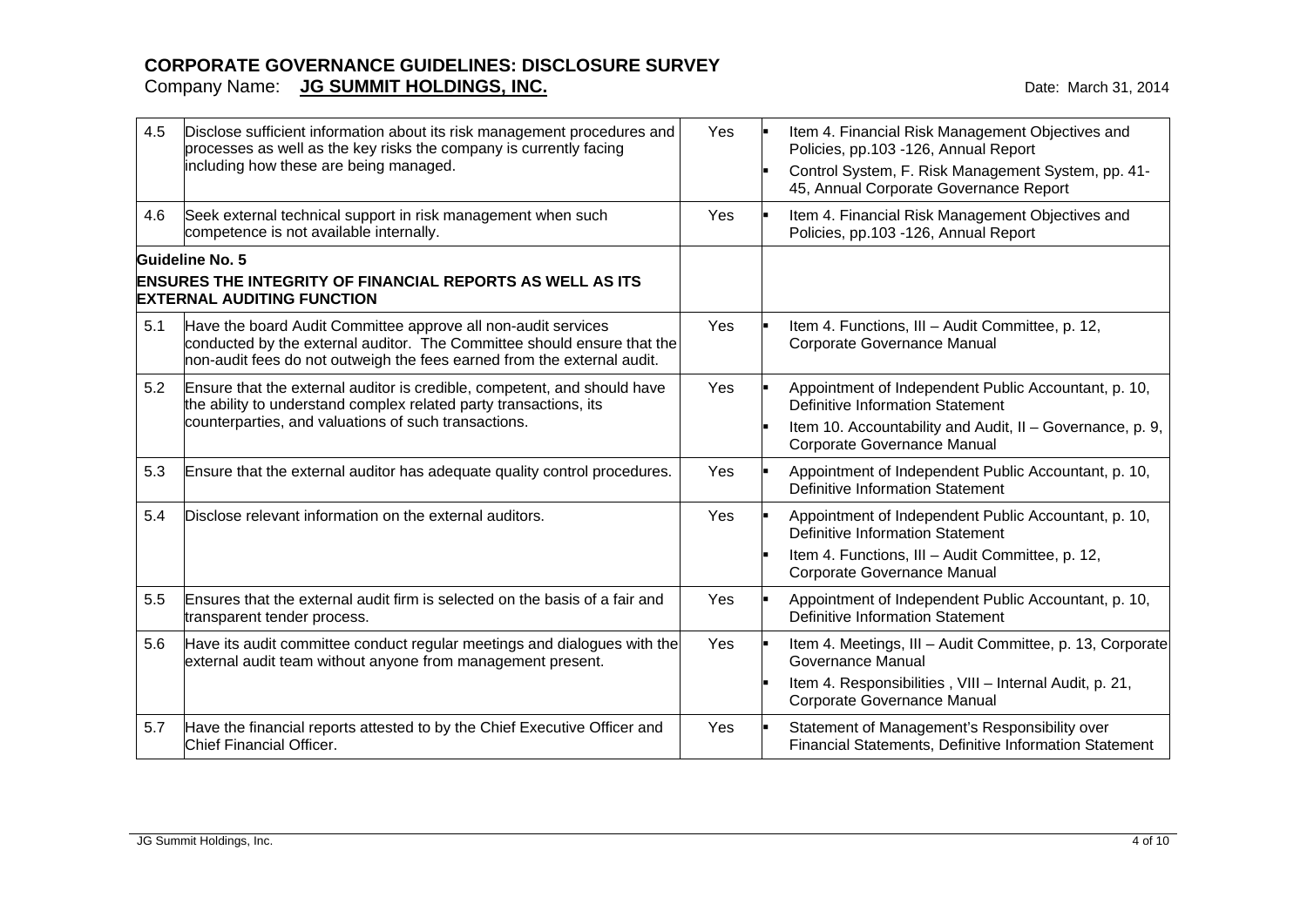| 5.8 | Have a policy of rotating the lead audit partner every five years.                                                                                                                                                                                                            | Yes | Appointment of Independent Public Accountant, p. 10,<br>Definitive Information Statement<br>Item 10. Accountability and Audit, II - Governance, p. 9,<br>Corporate Governance Manual                                     |
|-----|-------------------------------------------------------------------------------------------------------------------------------------------------------------------------------------------------------------------------------------------------------------------------------|-----|--------------------------------------------------------------------------------------------------------------------------------------------------------------------------------------------------------------------------|
|     | Guideline No. 6:<br><b>RESPECTS AND PROTECTS THE RIGHTS OF ITS SHAREHOLDERS,</b><br>PARTICULARLY THOSE THAT BELONG TO THE MINORITY OR NON-<br><b>CONTROLLING GROUP</b>                                                                                                        |     |                                                                                                                                                                                                                          |
| 6.1 | Adopt the principle of "one share, one vote."                                                                                                                                                                                                                                 | Yes | Article II Sections 7 & 8, pp. 4-5, By-Laws<br>Voting Securities and Principal Holders Thereof, p. 4,<br><b>Definitive Information Statement</b><br>Voting Procedures, p. 13, Definitive Information<br>Statement        |
| 6.2 | Ensure that all shareholders of the same class are treated equally with<br>respect to voting rights, subscription rights and transfer rights.                                                                                                                                 | Yes | Article II Sections 7 & 8, pp. 4-5, By-Laws<br>Voting Securities and Principal Holders Thereof, p. 4,<br><b>Definitive Information Statement</b><br>Voting Procedures, p. 13, Definitive Information<br><b>Statement</b> |
| 6.3 | Have an effective, secure, and efficient voting system.                                                                                                                                                                                                                       | Yes | Voting Procedures, p. 13, Definitive Information<br>Statement                                                                                                                                                            |
| 6.4 | Have effective shareholder voting mechanisms such as supermajority or<br>"majority of minority" requirements to protect minority shareholders<br>against actions of controlling shareholders.                                                                                 | Yes | Article II Sections 7 & 8, pp. 4-5, By-Laws<br>Voting Securities and Principal Holders Thereof, p. 4,<br>Definitive Information Statement<br>Voting Procedures, p. 13, Definitive Information<br>Statement               |
| 6.5 | Provide all shareholders with the notice and agenda of the annual general<br>meeting (AGM) at least thirty (30) days before a regular meeting and<br>twenty (20) days before a special meeting.                                                                               | Yes | Notice of Annual Stockholders Meeting                                                                                                                                                                                    |
| 6.6 | Allow shareholders to call a special shareholders meeting, submit a<br>proposal for consideration at the AGM or the special meeting, and ensure<br>the attendance of the external auditor and other relevant individuals to<br>answer shareholder questions in such meetings. | Yes | Corporate Governance Manual                                                                                                                                                                                              |
| 6.7 | Ensure that all relevant questions during the AGM are answered.                                                                                                                                                                                                               | Yes | Minutes of the Meeting of the Stockholders                                                                                                                                                                               |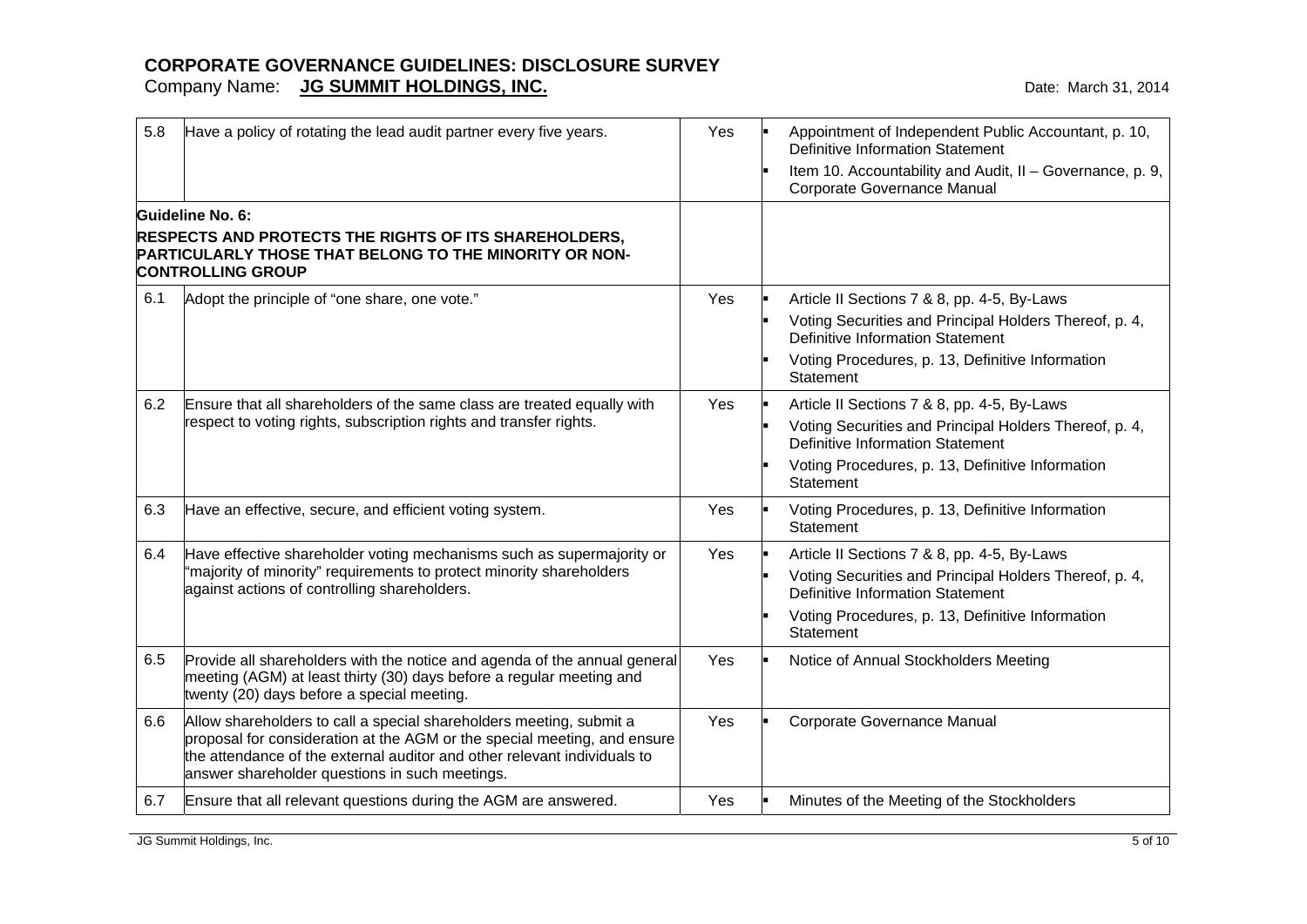| 6.8  | Have clearly articulated and enforceable policies with respect to treatment<br>of minority shareholders.                                                                                                                                                  | Yes | VII - Stockholders' Rights and Protection of Minority<br>Stockholders' Interest, pp. 18-25, Corporate Governance<br>Manual<br>Item 1. Stockholders" Rights, VII - Stockholders' Rights<br>and Protection of Minority Stockholders' Interest, p. 19,<br>Corporate Governance Manual |
|------|-----------------------------------------------------------------------------------------------------------------------------------------------------------------------------------------------------------------------------------------------------------|-----|------------------------------------------------------------------------------------------------------------------------------------------------------------------------------------------------------------------------------------------------------------------------------------|
| 6.9  | Avoid anti-takeover measures or similar devices that may entrench<br>ineffective management or the existing controlling shareholder group.                                                                                                                | Yes | Item 3. Duties and Function of the Board, II -<br>Governance, p. 3, Corporate Governance Manual                                                                                                                                                                                    |
| 6.10 | Provide all shareholders with accurate and timely information regarding<br>the number of shares of all classes held by controlling shareholders and<br>their affiliates.                                                                                  | Yes | Public Ownership Report                                                                                                                                                                                                                                                            |
|      | 6.11 Have a communications strategy to promote effective communication with<br>shareholders.                                                                                                                                                              | Yes | Annual Report,<br>Company Website<br>K. Investors Relations Program, pp. 61-62, Annual<br>Corporate Governance Report                                                                                                                                                              |
|      | 6.12 Have at least thirty percent (30%) public float to increase liquidity in the<br>market.                                                                                                                                                              | Yes | The Company has a public float of 35.5%, as reflected in<br>the PSE Website as of February 11, 2014. URL:<br>http://www.pse.com.ph/stockMarket/companyInfo.html?i<br>d=210&security=207&tab=0                                                                                      |
|      | 6.13 Have a transparent dividend policy.                                                                                                                                                                                                                  | Yes | Item 25. Equity, pp.182 - 191, Annual Report                                                                                                                                                                                                                                       |
|      | Guideline No. 7:<br><b>ADOPTS AND IMPLEMENTS AN INTERNATIONALLY-ACCEPTED</b><br><b>DISCLOSURE AND TRANSPARENCY REGIME</b>                                                                                                                                 |     |                                                                                                                                                                                                                                                                                    |
| 7.1  | Have written policies and procedures designed to ensure compliance with<br>the PSE and SEC disclosure rules, as well as other disclosure<br>requirements under existing laws and regulations.                                                             | Yes | VI - Disclosure and Transparency, p. 18, Corporate<br>Governance Manual                                                                                                                                                                                                            |
| 7.2  | Disclose the existence, justification, and details on shareholders<br>agreements, voting trust agreements, confidentiality agreements, and<br>such other agreements that may impact on the control, ownership, and<br>strategic direction of the company. | Yes | Standard Arrangement and other Arrangements, p. 10,<br><b>Definitive Information Statement</b>                                                                                                                                                                                     |
| 7.3  | Disclose its director and executive compensation policy.                                                                                                                                                                                                  | Yes | D. Remuneration Matters, pp. 28-31, Annual Corporate<br>Governance Report<br><b>Definitive Information Statement</b>                                                                                                                                                               |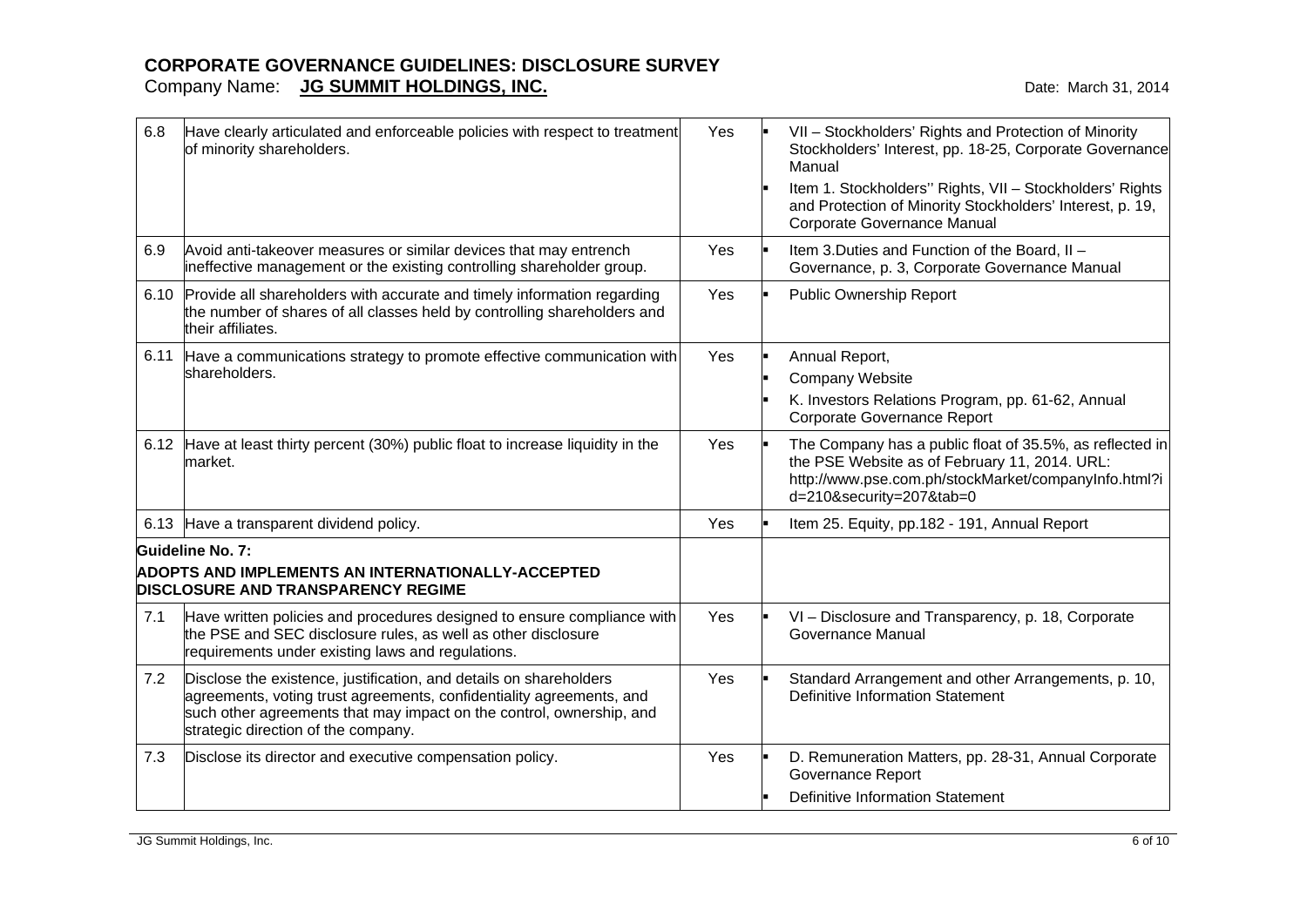| 7.4 | Disclose names of groups or individuals who hold 5% or more ownership<br>interest in the company, significant cross-shareholding relationship and<br>cross guarantees, as well as the nature of the company's other<br>companies if it belongs to a corporate group.                                                                                             | Yes | <b>Public Ownership Report</b>                                                                                                                                                                                         |
|-----|------------------------------------------------------------------------------------------------------------------------------------------------------------------------------------------------------------------------------------------------------------------------------------------------------------------------------------------------------------------|-----|------------------------------------------------------------------------------------------------------------------------------------------------------------------------------------------------------------------------|
| 7.5 | Disclose annual and quarterly consolidated reports, cash flow statements,<br>and special audit revisions. Consolidated financial statements shall be<br>published within 90 days from the end of the financial year, while interim<br>reports shall be published within 45 days from the end of the reporting<br>period.                                         | Yes | <b>Annual Report</b><br>$17 - Q$                                                                                                                                                                                       |
| 7.6 | Disclose to shareholders and the Exchange any changes to its corporate<br>governance manual and practices, and the extent to which such practices<br>conform to the SEC and PSE CG Guidelines.                                                                                                                                                                   | Yes | VI - Disclosure and Transparency, p. 18, Corporate<br>Governance Manual<br>Annual Corporate Governance Report                                                                                                          |
| 7.7 | Publish and/or deliver to its shareholders in a timely fashion all<br>information and materials relevant to corporate actions that require<br>shareholder approval.                                                                                                                                                                                              | Yes | Notice of Annual Meeting of Stockholders<br>$17 - C$                                                                                                                                                                   |
| 7.8 | Disclose the trading of the corporation's shares by directors, officers (or<br>persons performing similar functions), and controlling shareholders. This<br>shall also include the disclosure of the company's purchase of its shares<br>from the market (e.g. share buy-back program).                                                                          | Yes | Statement of Change in Beneficial Ownership and<br><b>Securities</b>                                                                                                                                                   |
| 7.9 | Disclose in its annual report the principal risks to minority shareholders<br>associated with the identity of the company's controlling shareholders; the<br>degree of ownership concentration; cross-holdings among company<br>affiliates; and any imbalances between the controlling shareholders'<br>voting power and overall equity position in the company. | Yes | Item 4. Financial Risk Management Objectives and<br>Policies, pp.103 -126, Annual Report<br>Security Ownership of Certain Record and Beneficial<br>Owners and Management, pp. 3-5, Definitive Information<br>Statement |
|     | Guideline No. 8:<br><b>RESPECTS AND PROTECTS THE RIGHTS AND INTERESTS OF</b><br><b>EMPLOYEES, COMMUNITY, ENVIRONMENT, AND OTHER STAKEHOLDERS</b>                                                                                                                                                                                                                 |     |                                                                                                                                                                                                                        |
| 8.1 | Establish and disclose a clear policy statement that articulates the<br>company's recognition and protection of the rights and interests of key<br>stakeholders specifically its employees, suppliers & customers, creditors,<br>as well the community, environment, and other key stakeholder groups.                                                           | Yes | I-Introduction, p. 1, Corporate Governance Manual<br>Financial Highlights and Message from the Chairman &<br>CEO and President COO, pp. 2-9, Annual Report,                                                            |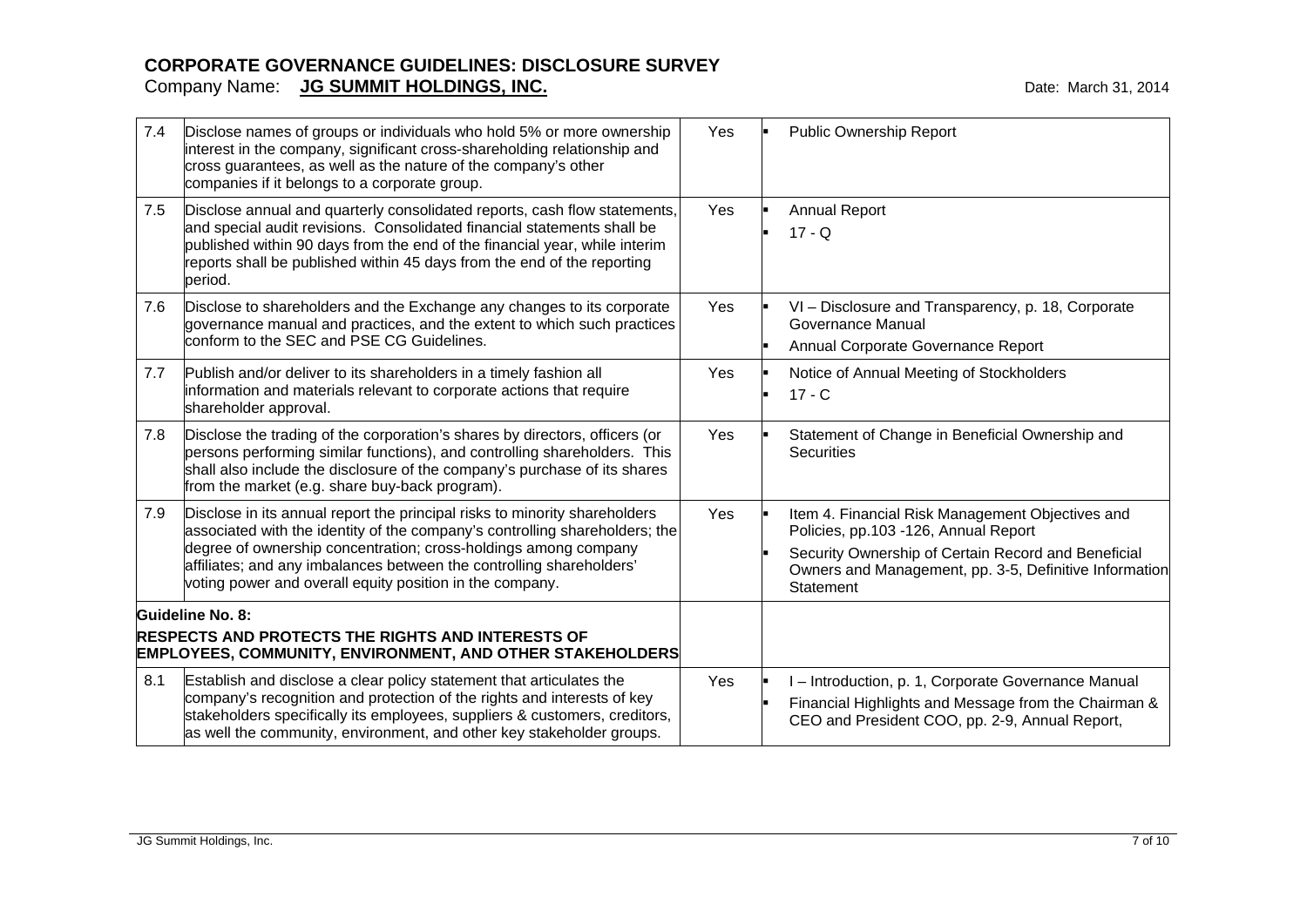| 8.2 | Have in place a workplace development program.                                                                                                                                                                                                       | Yes | Item C, Performance-enhancing mechanisms for<br>employee participation. H. Role Of Stakeholders, p. 50,<br>Annual Corporate Governance Report<br>www://www.jgsummit.com.ph/csr.html look for JG-ILED<br>- John Gokongwei Institute for Leadership and<br><b>Enterprise Development</b> |
|-----|------------------------------------------------------------------------------------------------------------------------------------------------------------------------------------------------------------------------------------------------------|-----|----------------------------------------------------------------------------------------------------------------------------------------------------------------------------------------------------------------------------------------------------------------------------------------|
| 8.3 | Have in place a merit-based performance incentive mechanism such as<br>an employee stock option plan (ESOP) or any such scheme that awards<br>and incentivizes employees, at the same time aligns their interests with<br>those of the shareholders. | Yes | Item D, Performance-enhancing mechanisms for<br>employee participation. H. Role Of Stakeholders, p. 50,<br>Annual Corporate Governance Report                                                                                                                                          |
| 8.4 | Have in place a community involvement program.                                                                                                                                                                                                       | Yes | Corporate Social Responsibility, pp. 36-37, Annual<br>Report<br>L. Corporate Social Responsibility Initiatives, p. 62,                                                                                                                                                                 |
|     |                                                                                                                                                                                                                                                      |     | Annual Corporate Governance Report                                                                                                                                                                                                                                                     |
| 8.5 | Have in place an environment-related program.                                                                                                                                                                                                        | Yes | Corporate Social Responsibility, pp. 36-37, Annual<br>Report                                                                                                                                                                                                                           |
|     |                                                                                                                                                                                                                                                      |     | L. Corporate Social Responsibility Initiatives, p. 62,<br>Annual Corporate Governance Report                                                                                                                                                                                           |
| 8.6 | Have clear policies that guide the company in its dealing with its suppliers,<br>customers, creditors, analysts, market intermediaries, and other market<br>participants.                                                                            | Yes | Disclose the company's policy and activities relative to<br>Supplier/contractor selection, H. Role Of Stakeholders,<br>p. 49, Annual Corporate Governance Report                                                                                                                       |
|     | <b>Guideline No. 9:</b>                                                                                                                                                                                                                              |     |                                                                                                                                                                                                                                                                                        |
|     | DOES NOT ENGAGE IN ABUSIVE RELATED-PARTY TRANSACTIONS AND<br><b>INSIDER TRADING</b>                                                                                                                                                                  |     |                                                                                                                                                                                                                                                                                        |
| 9.1 | Develop and disclose a policy governing the company's transactions with<br>related parties.                                                                                                                                                          | Yes | Item 3. Duties and Function of the Board, II -<br>Governance, p. 3, Corporate Governance Manual<br>Item a. Related Party Transactions, B. Code of Business<br>Conduct & Ethics, pp. 23-24, Annual Corporate<br>Governance Report                                                       |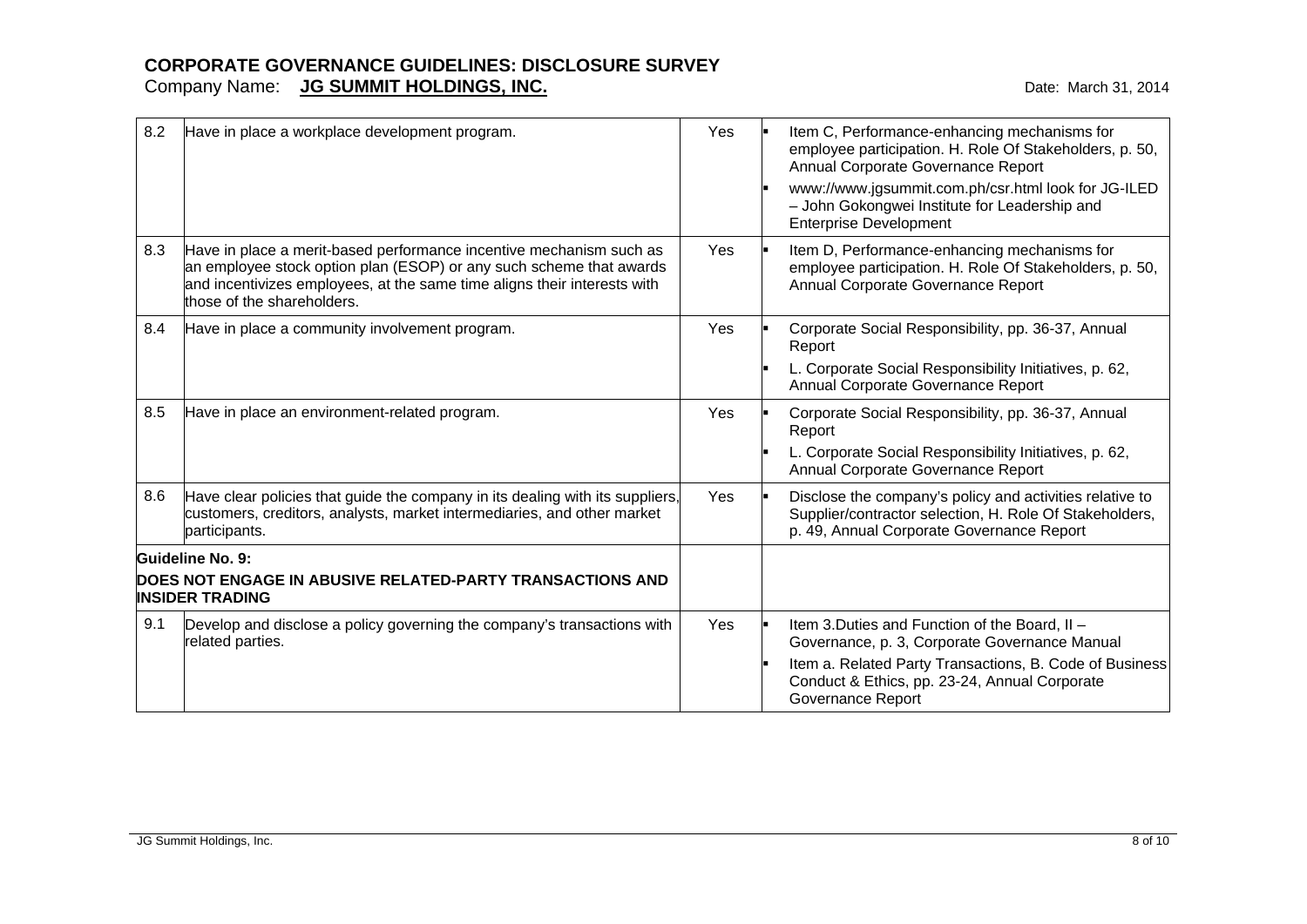| 9.2  | Clearly define the thresholds for disclosure and approval for RPTs and<br>categorize such transactions according to those that are considered de<br>minimis or transactions that need not be reported or announced, those<br>that need to be disclosed, and those that need prior shareholder approval.<br>The aggregate amount of RPT within any twelve (12) month period should<br>be considered for purposes of applying the thresholds for disclosure and<br>approval. | Yes | Item 40. Related Party Transaction, pp.204 - 211,<br><b>Annual Report</b><br>Item 3. Duties and Function of the Board, II -<br>Governance, p. 3, Corporate Governance Manual |
|------|----------------------------------------------------------------------------------------------------------------------------------------------------------------------------------------------------------------------------------------------------------------------------------------------------------------------------------------------------------------------------------------------------------------------------------------------------------------------------|-----|------------------------------------------------------------------------------------------------------------------------------------------------------------------------------|
| 9.3  | Establish a voting system whereby a majority of non-related party<br>shareholders approve specific types of related party transactions in<br>shareholders meetings.                                                                                                                                                                                                                                                                                                        | Yes | Item a. Related Party Transactions, p. 23, Annual<br>Corporate Governance Report                                                                                             |
| 9.4  | Have its independent directors or audit committee play an important role<br>in reviewing significant RPTs.                                                                                                                                                                                                                                                                                                                                                                 | Yes | Item 3. Duties and Function of the Board, II -<br>Governance, pp.2-3, Corporate Governance Manual                                                                            |
| 9.5  | Be transparent and consistent in reporting its RPTs. A summary of such<br>transactions shall be published in the company's annual report.                                                                                                                                                                                                                                                                                                                                  | Yes | Item 40. Related Party Transaction, pp.204 - 211,<br><b>Annual Report</b>                                                                                                    |
| 9.6  | Have a clear policy in dealing with material non-public information by<br>company insiders.                                                                                                                                                                                                                                                                                                                                                                                | Yes | Corporate Governance Manual                                                                                                                                                  |
| 9.7  | Have a clear policy and practice of full and timely disclosure to<br>shareholders of all material transactions with affiliates of the controlling<br>shareholders, directors, or management.                                                                                                                                                                                                                                                                               | Yes | Corporate Governance Manual                                                                                                                                                  |
|      | Guideline No. 10:                                                                                                                                                                                                                                                                                                                                                                                                                                                          |     |                                                                                                                                                                              |
|      | DEVELOPS AND NURTURES A CULTURE OF ETHICS, COMPLIANCE, &<br><b>ENFORCEMENT</b>                                                                                                                                                                                                                                                                                                                                                                                             |     |                                                                                                                                                                              |
| 10.1 | Formally adopt a code of ethics and proper conduct that guides individual<br>behavior and decision making, clarify responsibilities, and inform other<br>stakeholders on the conduct expected from company personnel.                                                                                                                                                                                                                                                      | Yes | <b>Code of Business Conduct</b>                                                                                                                                              |
| 10.2 | Have a formal comprehensive compliance program covering compliance<br>with laws and relevant regulations. The program should include<br>appropriate training and awareness initiatives to facilitate understanding,<br>acceptance, and compliance with the said issuances.                                                                                                                                                                                                 | Yes | Corporate Governance Manual                                                                                                                                                  |